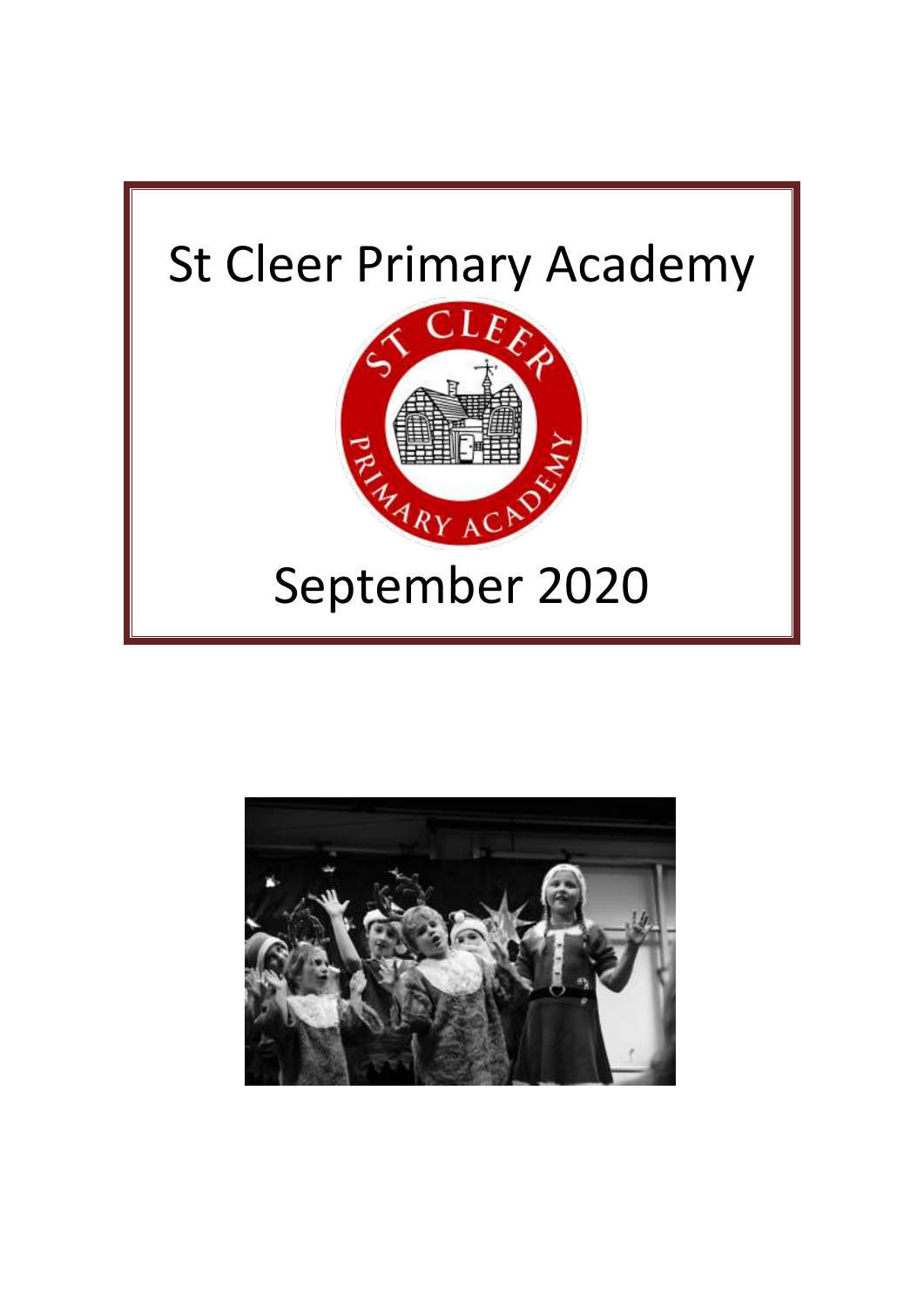

Welcome to St Cleer Primary Academy

St Cleer Primary Academy is set in a beautiful rural location with wonderful views of the Caradon hills. We have extensive school grounds including a large school field, an adventure playground, Forest School, gardening and environmental areas. The school even has its own miniature railway which we are in the process of restoring.

The school joined Bridge Schools Trust in 2018 and is working towards building capacity and ensuring that the children are given the very best educational offer.

All staff at St Cleer Primary Academy have high expectations of pupils and we believe in approaching teaching and learning in a holistic way. As well as developing children's academic potential, we endeavour to support each child's sporting, creative and artistic talents. The curriculum is enriched by after school provision, educational visits, a wealth of talented volunteers and a collaborative approach with the other schools in the trust. The school works in active partnership with parents and continues to build positive relationships with the wider community in which our children live.

**Michele Spencer Headteacher St Cleer Primary Academy**









Excellence



Responsible





Determination

1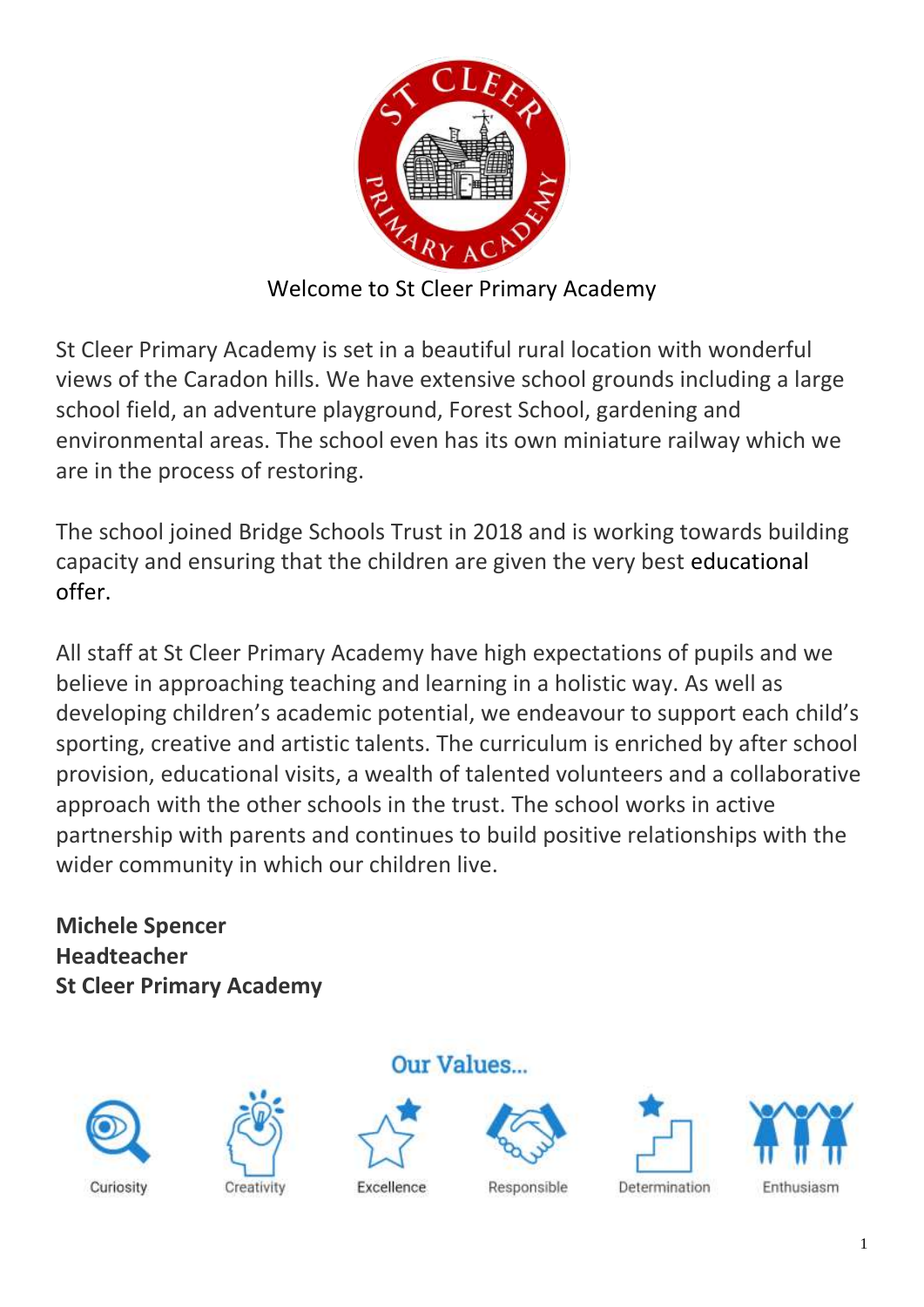#### **GETTING READY FOR SCHOOL**

A child learns from the moment of birth, not just the time he or she starts school. They learn from experiences within a family and here at St Cleer Primary Academy, we know that parents are children`s first educators, and are valued as such. When parents and staff work together, the results have a positive impact on a child`s development and learning. A successful partnership needs a two-way flow of information, knowledge and expertise. What you do at home makes all the difference to your child in the early stages of talking, reading and writing and beyond.

Here in Reception we value learning through play and ask you to support us in learning this way. Play provides opportunities for exploration, experimentation and manipulation that are essential for constructing knowledge. Learning through play promotes the development of social, emotional and intellectual abilities of a child. It is through play that children develop their imagination, creativity and motivation to learn.

Please remember all children respond differently to starting school. As the practitioners working with your children, we endeavour to make their experience of school fun, familiar and secure. As a parent /carer you can help by reassuring your child, being positive about school and establishing a good relationship with your child's teacher.



Be prepared for your child using more energy, therefore eating more and becoming very tired by the end of the school day. The tiredness will be because your child is putting all of their energy into school, learning a lot, making friends and enjoying a new stage in their life.

## **Reception curriculum**

We follow the Revised Early Years Foundation Stage framework (EYFS) which now consists of three *prime* areas and four *specific* areas of learning and development. The prime areas cover the knowledge and skills which are the foundations for children's development and future progress, and which are applied and reinforced by the specific areas - particularly literacy and maths- they form an appropriate baseline for the National Curriculum in Year 1.

The Reception curriculum consists of:

#### **The Prime Areas**

- Personal, Social and Emotional Development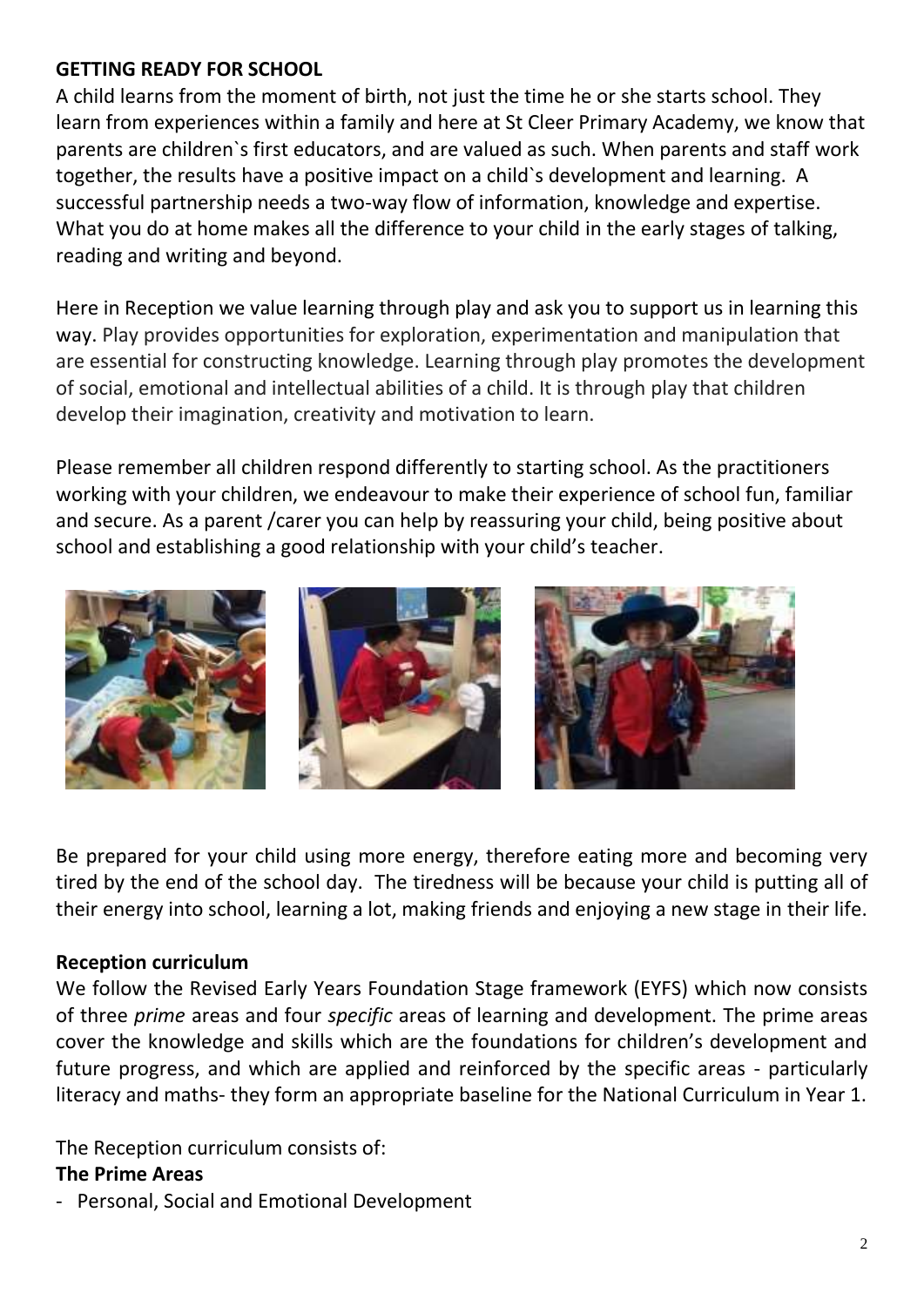- Physical Development
- Communication and Language

# **The Specific Areas**

- Literacy
- Mathematics
- Understanding the World
- Expressive Arts and Design

Further information regarding this can be viewed at; <http://www.foundationyears.org.uk/parents/>

The children will experience a lot of practical work and structured play activities which take place outside as well as within the classroom. The purpose of these will be to:

- Interest and motivate the children;
- Develop their feelings of security and confidence;
- Extend their vocabulary, and language skills;
- Develop their fine and gross motor skills;
- Develop their concentration and persistence;
- Develop their own thoughts and ideas
- Encourage their personal interaction with their peers so that they quickly form friendships and settle into their new environment.

The practical work may seem like play to the children, because we endeavour to make the activities enjoyable. The activities are structured and provide a sound foundation for moving on to more formal, recorded work towards the end of the year. Activities are planned for both the indoor and outdoor areas throughout the year.

## **Helping your child at home.**

## **Reading**

Don't worry about whether your child can read at this stage. Helping them enjoy books and be curious about reading is key. You can encourage a love of books simply by reading to your child as much as you can. Eventually children want to read and how much you can help them is really limited only by their interest and your time and patience. Try these ideas out:

- Use non-fiction as well as fiction books so when your child asks you one of those impossible questions like 'Why does it rain?' or 'Do crocodiles lay eggs?' say 'Let's look it up, shall we?'
- Point out food labels, newspaper TV listings, shop fronts: the letters of the alphabet are everywhere
- Give the message that words are helpful and friendly by pointing out words that tell us when a favourite TV programme is on; where the bus is going; that there are baked beans in the tin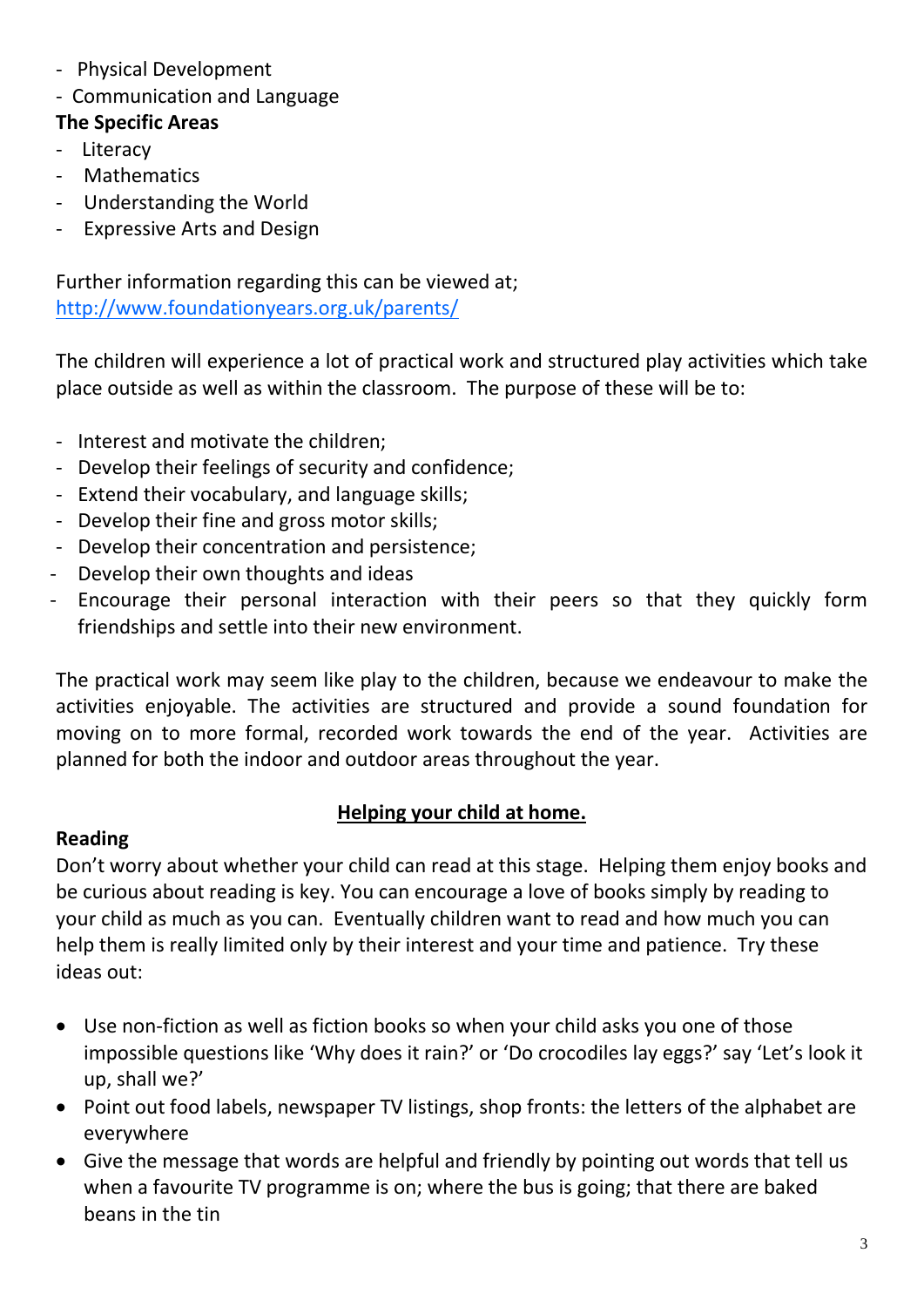- Teach by letter sound it's more important for your child to know that d is pronounced duh than to know that its name is dee
- Use rhythm and rhyme to help teach your child that letters have sounds which are repeated – nursery rhymes are great for little children as they teach them to join in, to share words and books and to use their memory
- Sing songs with your child.



#### **A word about writing**

Many children like to pretend to write and their first attempt may look like scribbles. This is a very valuable and important stage in learning to write. You can encourage your child's writing by providing them with note pads, old forms and diaries and by showing them the correct way to hold their pencil between their thumb and first finger. They may want to write their name and you can show them how to do this with a capital letter followed by the small letters. Letters from their name are often the first recognisable letters they produce in their play writing. **Please do not write in capitals.**

Drawing, painting, building with construction toys, using scissors and playing finger rhymes all help children develop their finger control and hand eye co-ordination and are activities that will help their pencil control when they do begin to write.

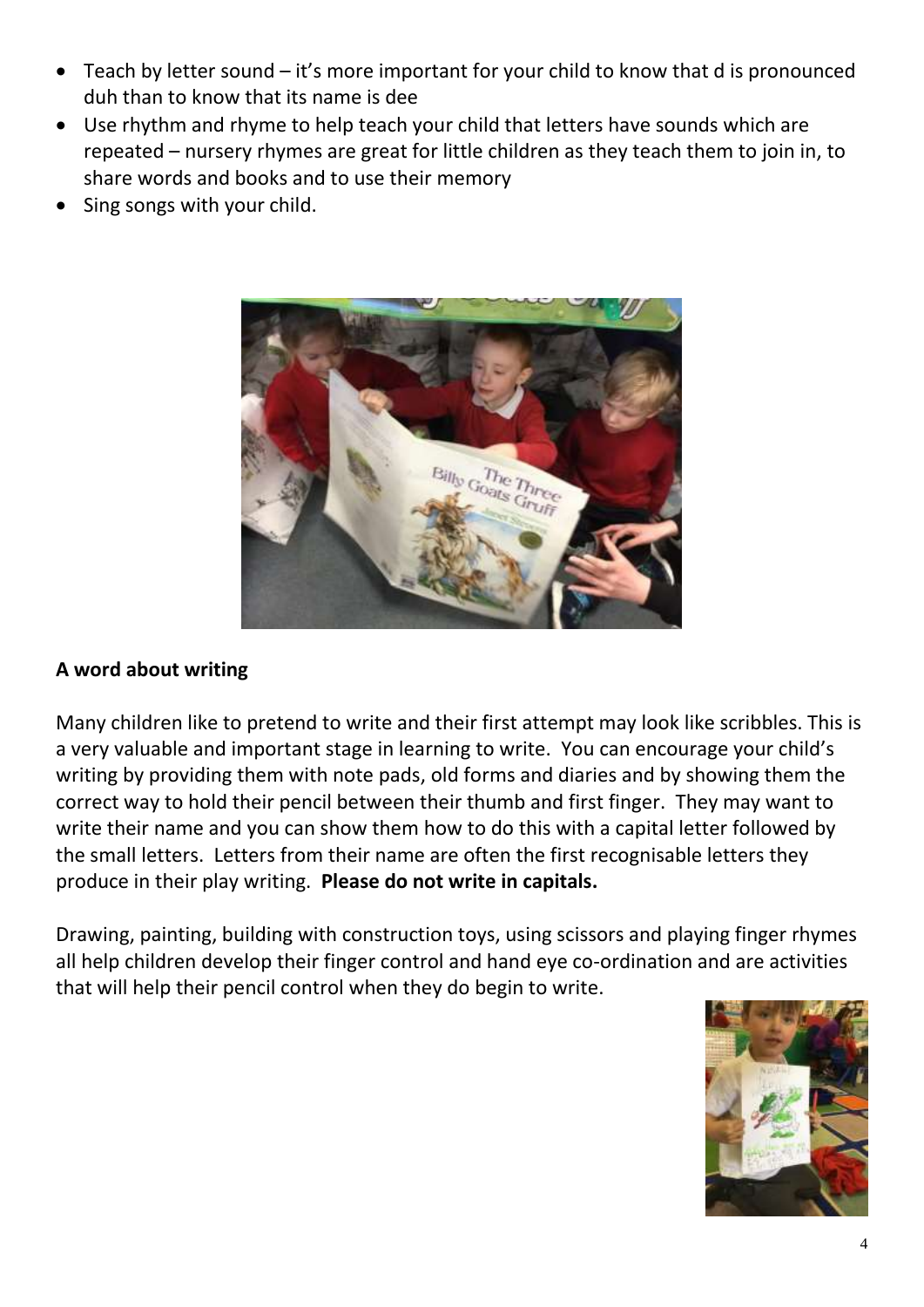# **Learning across the school at St Cleer**

At St Cleer we take great care to provide a happy, safe environment where children feel confident to take risks with their learning and reach their potential. All staff at St Cleer Academy have high expectations of pupils and we believe in approaching teaching and learning in a holistic way. As well as developing children's academic potential, we endeavour to support each child's sporting, creative and artistic talents. The curriculum is enriched by after school provision, educational visits, a wealth of talented volunteers and a collaborative approach with the other schools in the trust.

We are situated close to Liskeard and the moors and benefit from the expansive outdoors on our doorstep as well as the amenities of a local town. We are developing close links with Darite Academy, with whom we share a governing body, and Liskeard Secondary school which most of our children go on to attend. We are fortunate to have a generous, creative and supportive school community who want to see the school thrive.

At St Cleer:

• Teachers choose an enquiry-based question, based on their knowledge of their individual class and the children take control of the enquiry through further questioning as the learning progresses. This is guided by the National Curriculum objectives.

• The children's Learning Adventure is presented in class floor books which reflect the journey and progress of learning. The use of floor books encourages pupil's pride and aspiration to do their very best piece of work. Pupils are encouraged to actively engage with the floor books, which enables them to reflect on their learning, commit this to long term memory and enable the transfer of both skills and knowledge.

• The progression ladders form the basis of our coverage of objectives, these allow teachers to monitor and ensure a broad, rich content. Teachers use the ladders to guide their planning. Pupils ongoing progress is recorded alongside these ladders and passed on to the next class teacher. Pupil's self-assessment through referring to the learning journey adds another dimension to the learning. They are asked the enquiry question before the topic begins and again at the end to show the depth of their understanding.

• Visitors and trips enhance the curriculum and are used to provide first hand experiences which help support real life outcomes.

• Children will feedback on their Learning Journey to staff, parents and Governors; ensuring that they are key drivers for improvement.

• Leaders review the curriculum regularly using pupil's work, progression ladders, pupil conferencing and pupil progress meetings to ensure it remains language rich, diverse, inclusive and develops the whole child.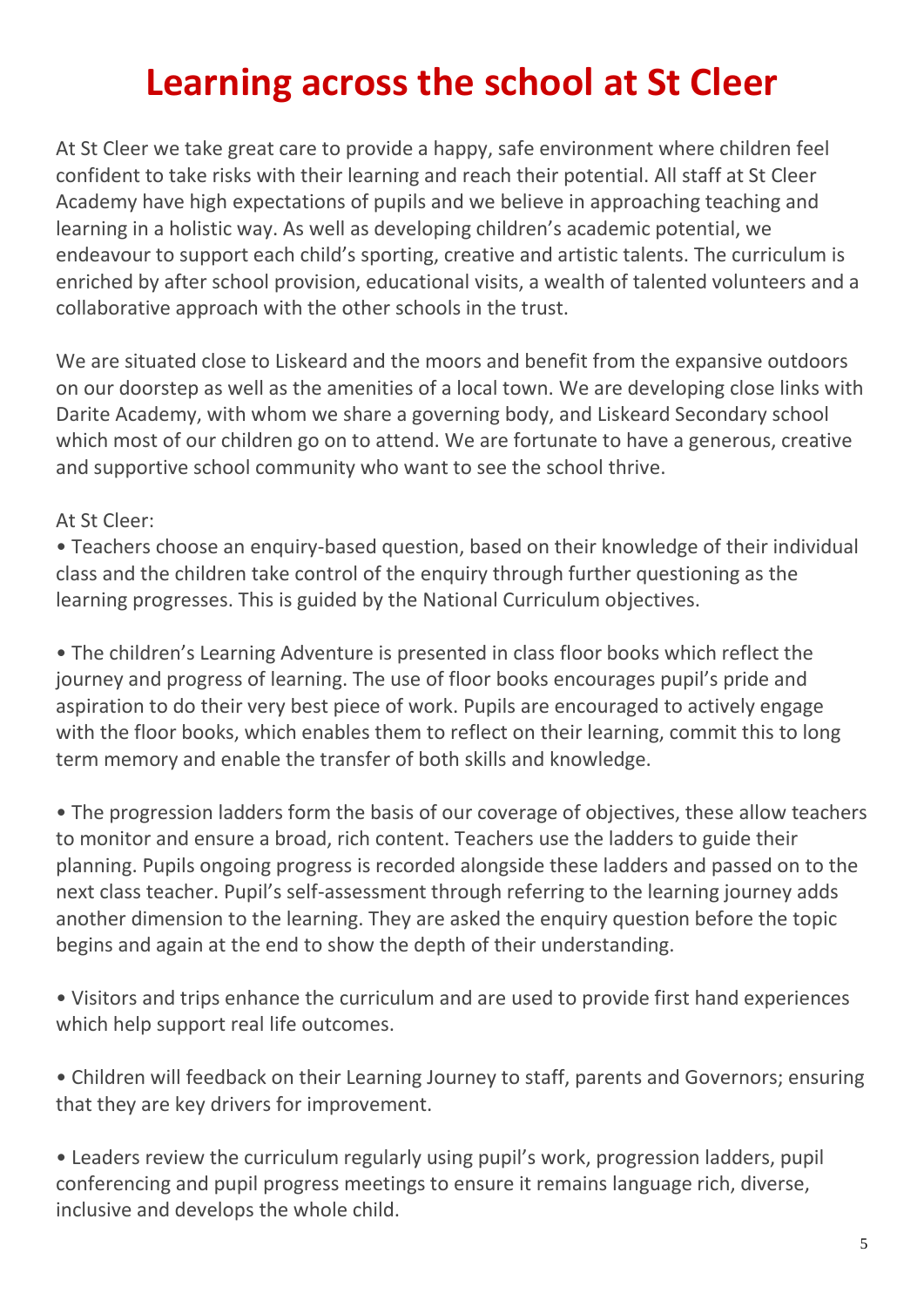• P4C underpins our approach to PSHCE teaching and learning and supports our commitment to developing the whole child



#### Phonics

We teach phonics using Read Write Inc. Phonics is taught daily in Early Years and Key Stage 1. This is followed in Key Stage 2 by regular spelling lessons. Spelling lists are given to pupils in year 1 - 6 every half term.



## Reading

Pupils follow the Read Write Inc. scheme to learn to read. Home reading in Early Years and KS1 is supplemented by a range of reading material. Pupils are encouraged to read daily in school and at home. In school all pupils are taught the skills of reading using VIPERS (Vocabulary, Inference, Prediction, Explanation, Retrieval, Summarise/ sequence). Classes engage in regular guided reading sessions where pupils work in small groups with an adult to read texts together and engage in discussions and activities about the text. We have a library that pupils can access to explore and enjoy books and which is a project for further development with the PTA. We want to cultivate a genuine love for Reading that remains with the children for life.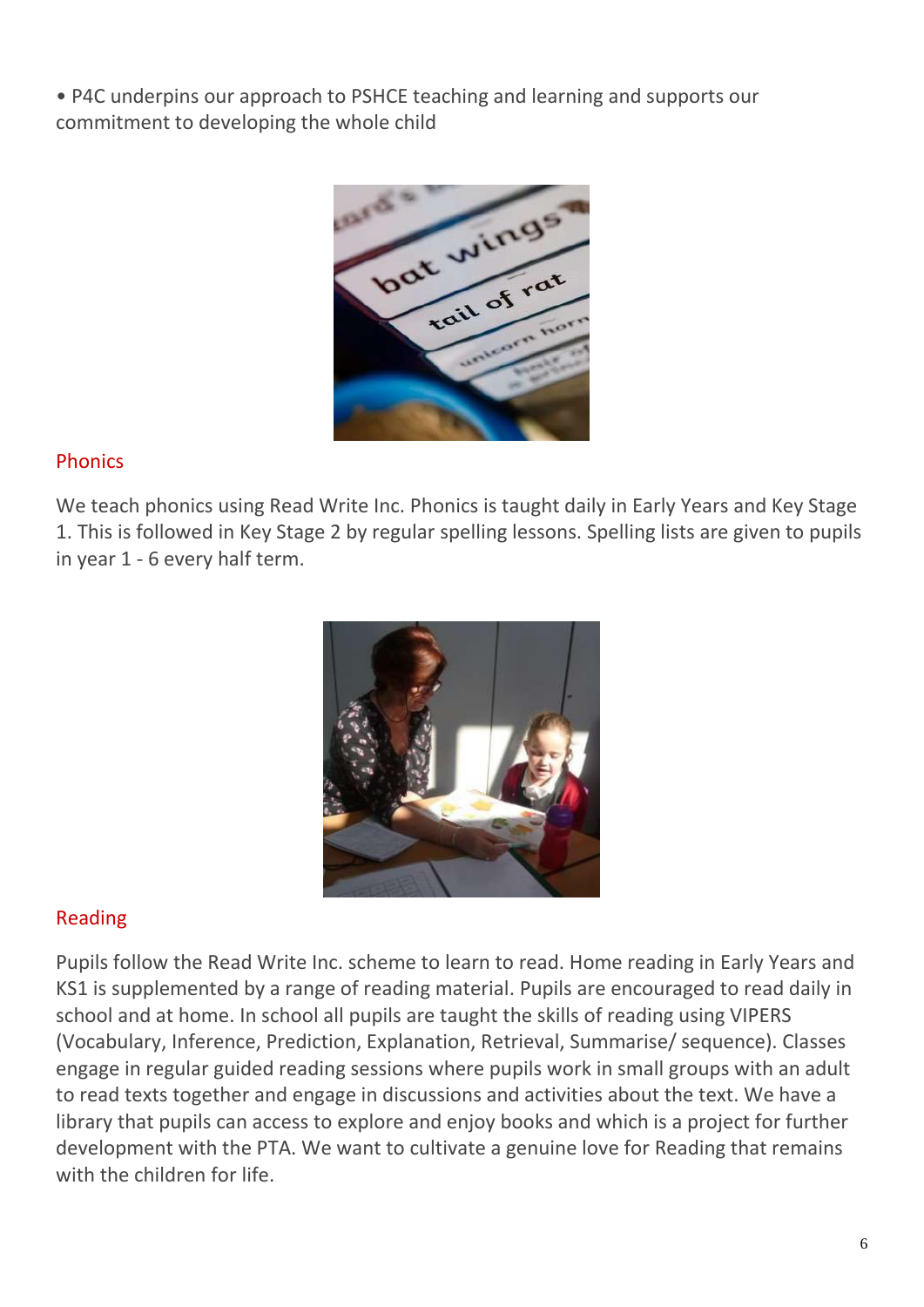

#### Writing

We use Babcock planning and assessment to guide our sequence of learning. We believe it is important for pupils to have something engaging to write about and to have a purpose; therefore, we use the wider curriculum as a stimulus for writing. We teach SPAG as part of every lessons to build children's understanding of grammar and punctuation. We develop pupils' writing style and speed through regular handwriting sessions.



## Maths

We use White Rose to structure the sequence of mathematics teaching. We all start the year by looking at Place Value as this is fundamental to the skills for calculation. We block our planning to build skills and knowledge. We plan mathematics to help pupils to master the skills. We achieve this by building through fluency activities to reasoning and problem solving. Children will always have a 'Ready to Rock', 'Getting Going', or 'Go Jetters' entry level to ensure that they access their learning in the most meaningful way. We complete 6 in 6 daily across KS1 and KS2 to improve speed, accuracy and fluency.

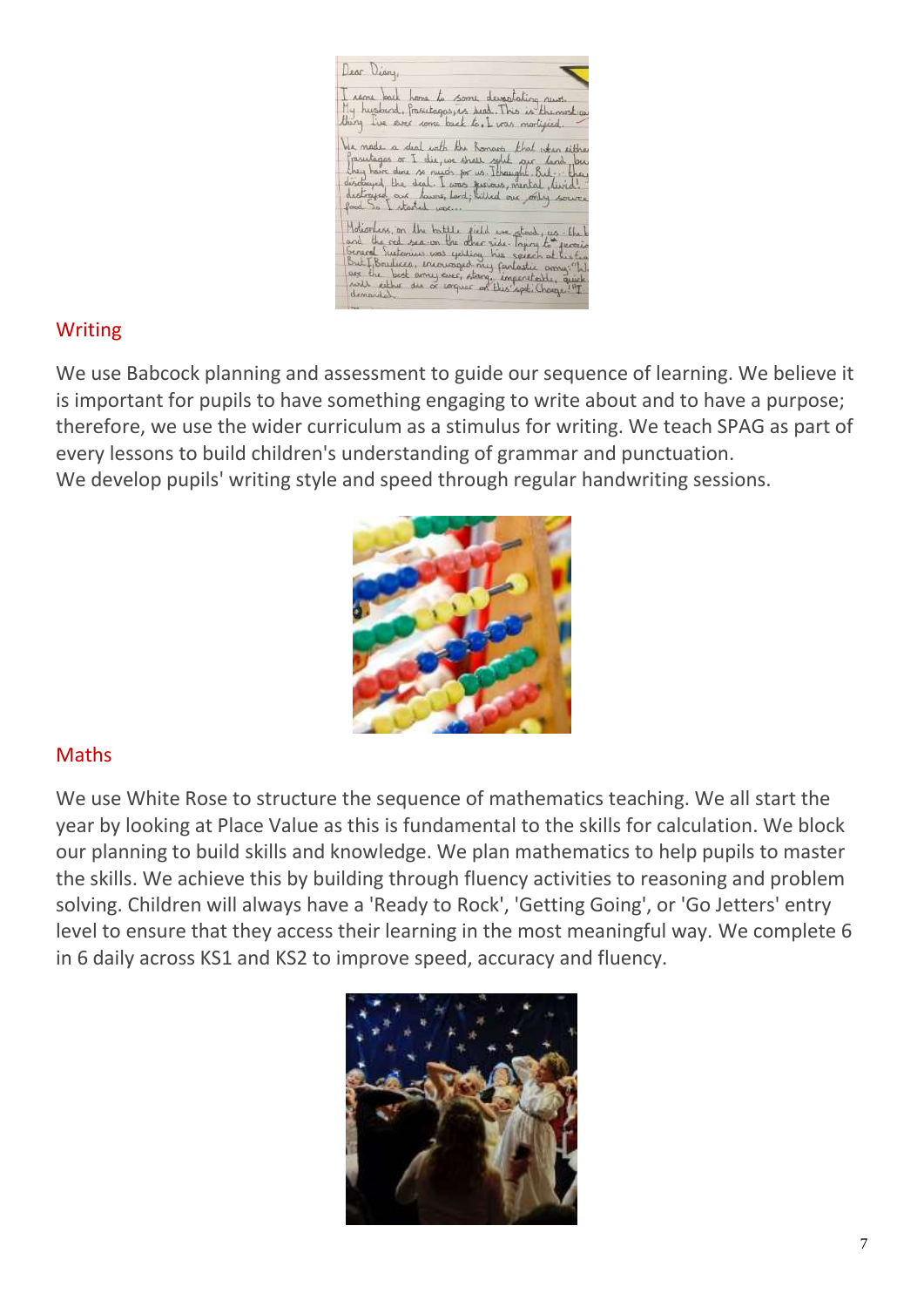#### Wider Curriculum

We use skills progression ladders, which we have developed with the support of the Bridge Academy Trust. These ladders were developed by exploring successful curricula, carrying out research and trialling ideas based in the Visible Learning approach. The ladders show how skills and knowledge progress and develop over the years at Primary School. We start our learning with a question to engage pupils and give them a purpose for their learning. This then gives pupils the opportunity to devise their own questions to direct our learning.

We plan our questions to be relevant, current and engaging. We also try to ensure a balance of local knowledge and broader knowledge.



## Forest School

We believe the outdoors gives pupils the opportunity to develop confidence, problem solving skills, take risks and find new interests or skills.

We have extracted key areas from the curriculum that can be developed in the forest school including - History (Stone Age) Design Technology (construction), Maths (shapes in Nature), Science (pond dipping and bug hunts), Geography (orienteering), Literacy (stimulus for writing/settings).

Alongside this, pupils can also develop forestry skills including: fire making, knot tying, whittling and animal tracking.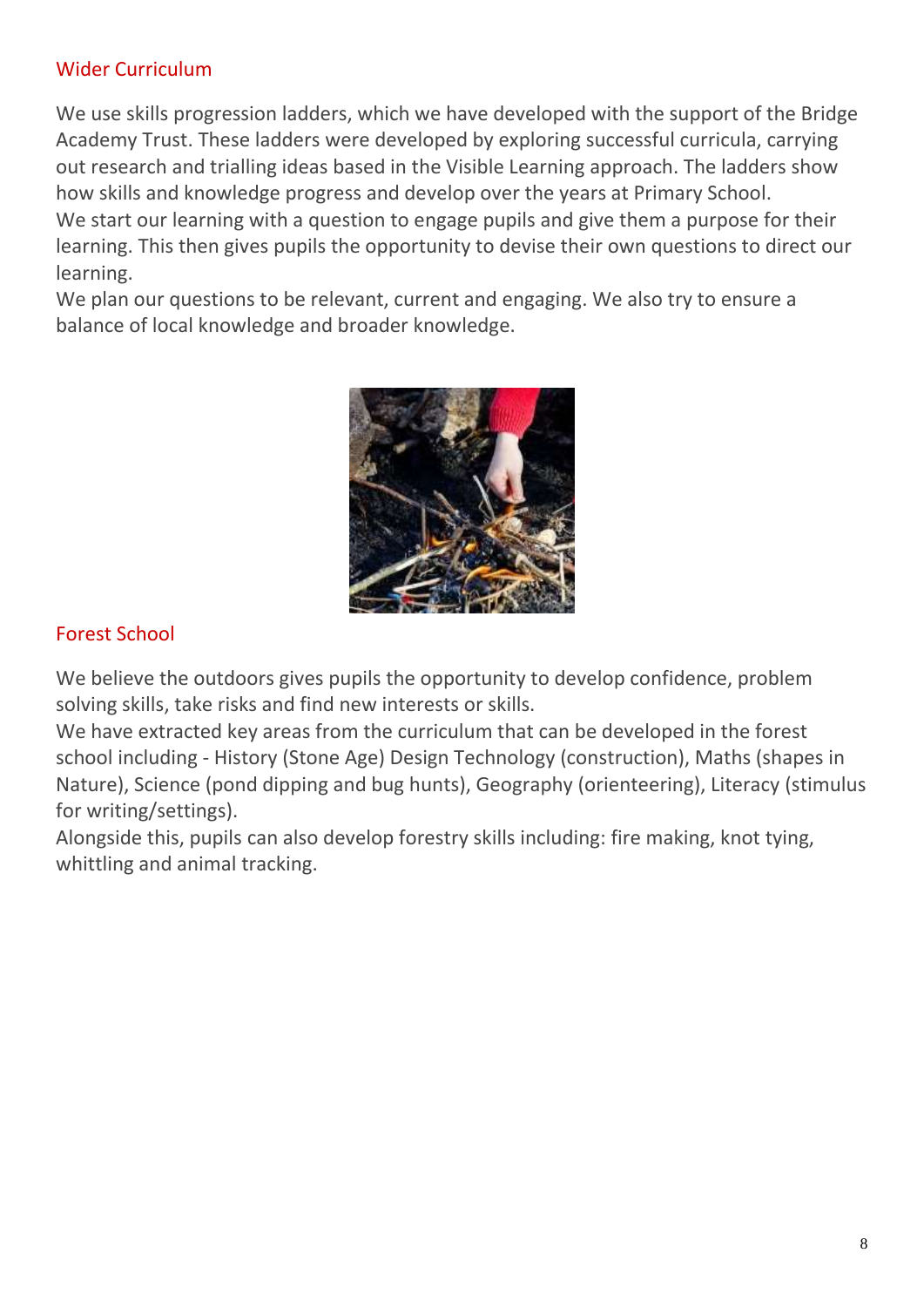# **Practical Information**

## School opening time

The School gates are unlocked at 8.40 and School starts promptly at 8.50.

## Collection time

School finishes at 3.15 and the gates are unlocked at 3.00 and then locked again at 3.30pm

## Uniform

School uniform can be purchased from Wovina, Bodmin:<https://www.wovina.com/> or from a supermarket if you would rather unbranded. The Memorial Hall in St Cleer also has some second hand uniform that they sell each Friday morning if you contact them.

# Naming clothing **Please make sure that all items are marked,** including shoes and coats.

## Reading Record Card

In your child's reading folder, there is their Reading Record Book. Please feel free to use this to comment on your child's reaction to their books or reading. Your child will also have access to reading material from our school library.

#### Water bottles

Your child can have a water bottle at school. Please label and as part of our healthy school policy we prefer to encourage water only.

## P.E.

Your child does PE weekly. If they can bring their kit to school each Monday and then take it home again at the weekend it will ensure that they are ready for their lessons.

## Adult help in the classroom

It is always great to have help in the classroom. It can be given in all sorts of ways: - art work, story telling, computers, playing games, gardening etc. If any of you have some spare time and would like to help in school, please see your child's teacher.

## Toys in school

Please try not to let your child bring toys from home into school in case they get lost or broken.

## School lunches

Please take advantage of the free school meals provided now for ALL children aged 4-7. They are really delicious, and staff will help your children to enjoy a good hot lunch cooked on the premises.